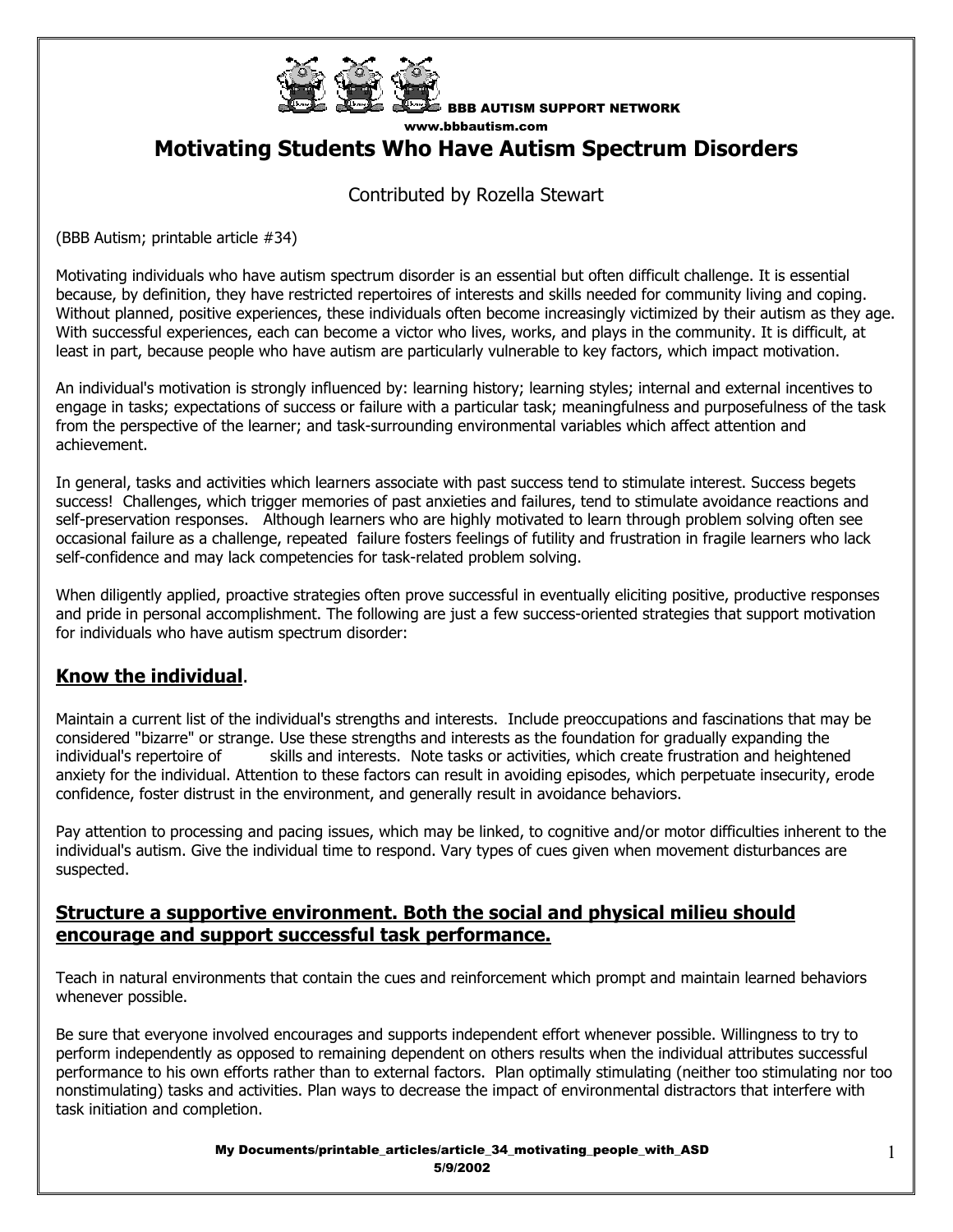

BBB AUTISM SUPPORT NETWORK www.bbbautism.com

### **Use instructional strategies, which support successful outcomes**.

**As Assemble materials, or teach the learner to assemble materials, in task- appropriate sequences.** 

Teach new tasks by providing examples or modeling so the learner has a clear vision of task sequences and expected outcomes.

**I** Incorporate learning tasks into preferred topics and activities.

**Plan tasks and activities that result in meaningful outcomes from the perspective of the learner.** 

**W** Vary tasks and activities frequently as opposed to requiring boring repetition. Conversely, capture opportunities to expand learning when interest is high.

**Plan and present tasks and activities at an appropriate level of difficulty for the individual involved.** 

**Provide instructions or information visually as opposed to verbally to decrease distraction and to make** information more user friendly for the person.

Introduce unfamiliar tasks in a secure environment so that later learned familiarity will capture the individual's attention in more challenging environments. For example, if science class is going to discuss the stars during class time, parents might observe a night sky with their son/daughter. This provides a familiar link to subsequent school experiences. This familiarization process is sometimes referred to as **"teaching pivotal behaviors."** Learned behaviors become pivotal in motivating the individual to attend to tasks in a variety of situations.

Assign specific models for the individual to observe and imitate when in-group activities such as circle time or group exercises. When in more fluid group situations, assign or help the individual to select a specific role, which he or she can perform. Teach the individual how to perform selected roles. Plan for successful outcomes that can be achieved "here and now" rather than at some more distant time. Rather than pushing for a perfect response, reinforce all goal-directed attempts. Structure motivating event sequences in which the less familiar, less preferred activity is followed by the familiar, preferred experience (First \_\_\_\_\_, then \_\_\_\_\_\_.). Structure short, successful experiences with less preferred activities and longer, equilibrium restoring experiences with more preferred, easier-totolerate activities. This strategy works particularly well for very hesitant learners who have extremely restricted repertoires of interests.

For learners with broader repertoires of interests and skills, build motivational momentum by beginning with highly preferred, success- guaranteed tasks and alternating such tasks and activities with less preferred, more challenging tasks throughout the day. This strategy also works for individuals who are so highly aroused by anticipated preferred events that they cannot focus on other tasks until the highly stimulating need has been addressed. Focus on errorless learning. Teach (perhaps by modeling or having a peer model) the person to do the task right the first time. Avoid having the learner undo or disassemble products, which he or she perceives as finished. Erasing work or taking apart finished products often makes no sense to the learner and may result in a "Why do it?" response mode. Plan ways to correct or repeat work that does not involve undoing what has been done. Offer attention-getting choices, which stimulate personal involvement.

## **In general, accentuate the positive; disempower the negative.**

Finally, remember that failure, sarcasm, ridicule, and apparent lack of confidence on the part of those who live and work with people with autism spectrum disorders decrease motivation and perpetuate cycles of learned helplessness. Increased motivation results from experiences, which teach people how to interact with both social and physical environments in ways that result in positive outcomes. While always most secure with the familiar, resistance to the unfamiliar decreases and inclinations to try gradually increases as people with autism spectrum disorders learn that they will be okay and that they might even enjoy a new experience.